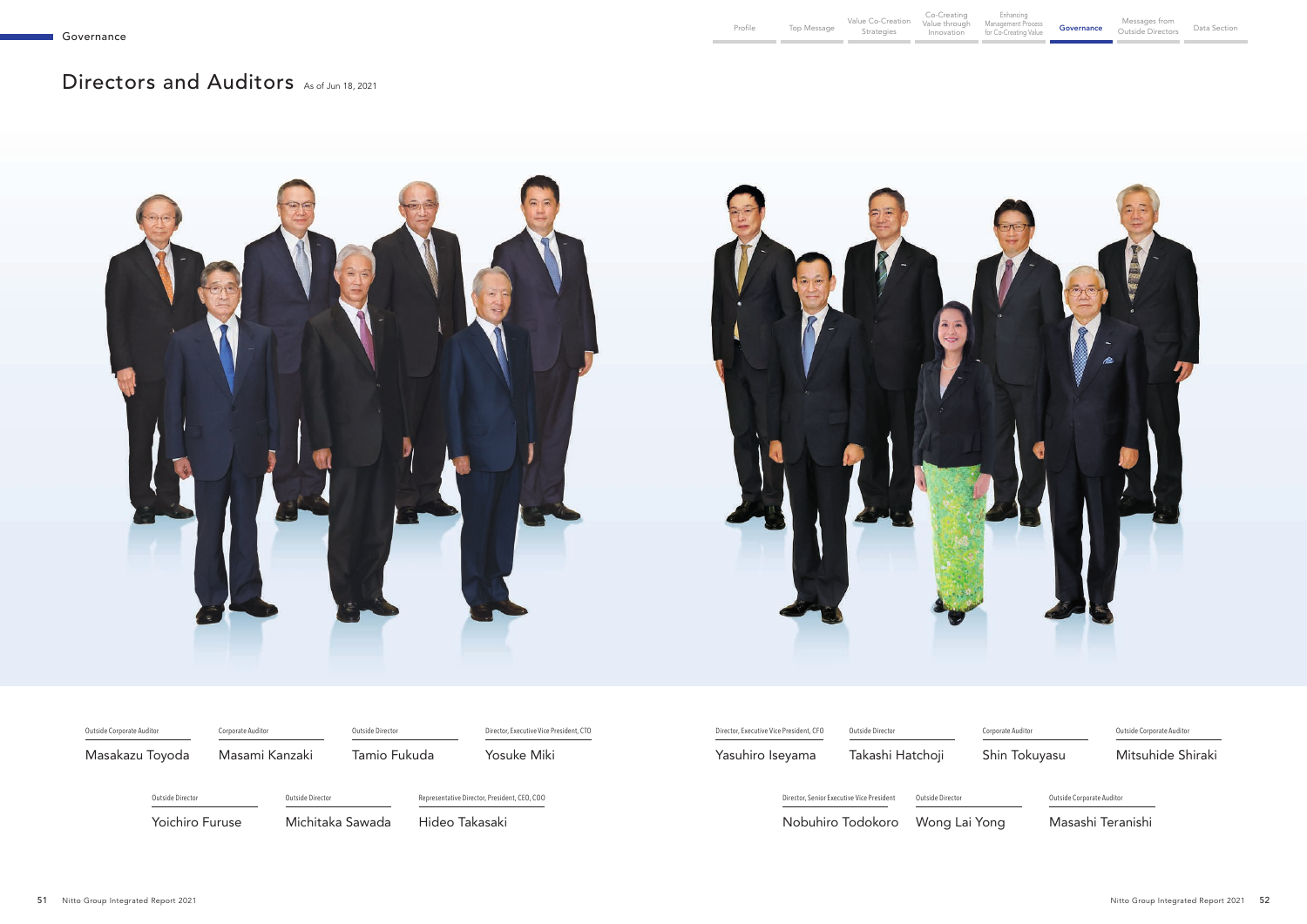| April 1978 | Joined Nitto Denko Corporation                                      |
|------------|---------------------------------------------------------------------|
| June 2008  | Director, Vice President                                            |
| June 2010  | Director, Senior Vice President                                     |
| June 2011  | Director, Executive Vice President                                  |
| June 2013  | Director, Senior Executive Vice President                           |
| April 2014 | Representative Director, President, CEO, concurrently COO (present) |

Representative Director, President, CEO, COO

### Hideo Takasaki

| April 1989<br>June 2015 | Joined Nitto Denko Corporation<br>Vice President, General Manager of Information Fine Materials Unit,<br>Information Fine Materials Sector |
|-------------------------|--------------------------------------------------------------------------------------------------------------------------------------------|
| April 2017              | Vice President, General Manager of Information Fine Materials Sector                                                                       |
| June 2017               | Director, Senior Vice President, General Manager of Information Fine<br>Materials Sector                                                   |
| June 2019               | Director, Executive Vice President                                                                                                         |
| June 2021               | Director, Senior Executive Vice President (present)                                                                                        |

Director, Senior Executive Vice President

## Nobuhiro Todokoro

| April 1993 | Joined Nitto Denko Corporation                                                                                                                                                                                                      |
|------------|-------------------------------------------------------------------------------------------------------------------------------------------------------------------------------------------------------------------------------------|
| June 2016  | Vice President, General Manager of Information and Communication<br><b>Technology Sector</b>                                                                                                                                        |
| April 2017 | Vice President, Deputy CTO<br>General Manager of Information and Communication Technology Sector,<br>concurrently Deputy General Manager of Corporate Technology Sector and<br>General Manager of New Business Development Division |
| June 2017  | Director, Vice President                                                                                                                                                                                                            |
| June 2019  | Director, Senior Vice President                                                                                                                                                                                                     |
| April 2020 | Director, Senior Vice President, Deputy CTO<br>General Manager of Information and Communication Technology Sector,<br>Deputy General Manager of Corporate Technology Sector                                                         |
| June 2020  | Director, Executive Vice President, CTO<br>General Manager of Corporate Technology Sector, General Manager of<br>Information and Communication Technology Sector                                                                    |
| April 2021 | Director, Executive Vice President, CTO (present)                                                                                                                                                                                   |

Director, Executive Vice President, CTO

### Yosuke Miki

| April 1978 | Joined Nitto Denko Corporation                                                           |
|------------|------------------------------------------------------------------------------------------|
| June 2008  | Vice President, Representative Director of Nitto Shinko Corporation                      |
| June 2009  | Vice President, Deputy General Manager of Sales Sector, Manager of Tokyo Sales<br>Branch |
| April 2010 | Vice President, CIO                                                                      |
| June 2011  | Senior Vice President, CIO                                                               |
| June 2013  | Executive Vice President, CIO                                                            |
| June 2014  | Executive Vice President, General Manager of Sales Management Sector                     |
| June 2015  | Corporate Auditor (full-time service) (present)                                          |

#### Corporate Auditor

#### Masami Kanzaki

| April 1969       | Joined The Sanwa Bank, Ltd.                                              |
|------------------|--------------------------------------------------------------------------|
| January 2002     | President and Representative Director of UFJ<br><b>Bank Limited</b>      |
| June 2002        | Director of UFJ Holdings, Inc. (retired in<br>June 2004)                 |
| May 2004         | Representative Director of UFJ Bank Limited<br>(retired in May 2004)     |
| <b>July 2004</b> | Honorary Adviser of UFJ Bank Limited                                     |
| January 2006     | Honorary Advisor of The Bank of<br>Tokyo-Mitsubishi UFJ, Ltd. (present)  |
| June 2008        | Outside Corporate Auditor of Nitto Denko<br>Corporation (present)        |
| June 2011        | Outside Director of Tsukishima Kikai Co.,<br>Ltd. (retired in June 2018) |

# Masashi Teranishi

|                                      | Outside Corporate Auditor (Independent Corporate Auditor)                                             | Outside Corporate Auditor (Independent Corporate Auditor) |                                                                                       |  |
|--------------------------------------|-------------------------------------------------------------------------------------------------------|-----------------------------------------------------------|---------------------------------------------------------------------------------------|--|
| April 1973                           | Joined the Ministry of International Trade and<br>Industry                                            | April 1990                                                | Professor, Faculty of Political Science and<br>Economics, Kokushikan University       |  |
|                                      | (Currently the Ministry of Economy, Trade and<br>Industry [METI])                                     | April 1999                                                | Professor, School of Political Science and<br>Economics, Waseda University            |  |
| August 2003                          | Director-General, Commerce and Information Policy<br>Bureau, METI                                     | April 2005                                                | Professor, Faculty of Political Science and<br>Economics, Waseda University (present) |  |
| <b>July 2006</b><br><b>July 2007</b> | Director-General, Trade Policy Bureau, METI<br>Vice-Minister for International Affairs, METI (retired | October 2009                                              | Vice President of Japan Academy of<br><b>International Business Studies</b>           |  |
| August 2008                          | in July 2008)<br>Secretary General of the Cabinet Secretariat's                                       | June 2012                                                 | Outside Corporate Auditor of Nitto Denko<br>Corporation (present)                     |  |
|                                      | Strategic Headquarters for Space Policy (retired in<br><b>August 2010)</b>                            | October 2012                                              | Permanent Director of Japan Academy of<br><b>International Business Studies</b>       |  |
| November 2008                        | Special Advisor to the Cabinet Secretariat (retired in<br>August 2010)                                | August 2013                                               | President of Japan Society of Human<br>Resource Management (retired in August         |  |
| June 2010                            | Outside Statutory Auditor of Murata Manufacturing<br>Co., Ltd. (retired in June 2016)                 | October 2015                                              | 2015)<br>Chairperson of Japan Academy of                                              |  |
| <b>July 2010</b>                     | Chairman & CEO of The Institute of Energy<br>Economics, Japan (present)                               |                                                           | International Business Studies (present)                                              |  |
| June 2011                            | Outside Corporate Auditor of Nitto Denko<br>Corporation (present)                                     |                                                           |                                                                                       |  |
| March 2015                           | Outside Director of Canon Electronics Inc. (present)                                                  |                                                           |                                                                                       |  |
| June 2016                            | Outside Director of Murata Manufacturing Co., Ltd.<br>(retired in June 2018)                          |                                                           |                                                                                       |  |
| June 2018                            | Outside Director of Nissan Motor Co., Ltd. (present)                                                  |                                                           |                                                                                       |  |

# Masakazu Toyoda

# Mitsuhide Shiraki

# April 1985 Joined Nitto Denko Corporation Corporate Auditor

| <b>July 2005</b> | General Manager of Accounting Department, Optical Division                                                                                                                                               |
|------------------|----------------------------------------------------------------------------------------------------------------------------------------------------------------------------------------------------------|
| October 2009     | General Manager of Accounting & Finance Department, Corporate Accounting<br>Division, Corporate Sector                                                                                                   |
| November 2011    | General Manager of Accounting & Finance Department, Corporate Accounting<br>Division, Corporate Sector and General Manager of Monitoring Department                                                      |
| February 2014    | General Manager of Accounting & Finance Department, Corporate Accounting<br>Division, Corporate Sector, concurrently General Manager of Business<br>Management Division, Information Fine Materials Unit |
| April 2014       | Deputy General Manager of Corporate Accounting & Finance Division, Corporate<br>Sector                                                                                                                   |
| April 2015       | Deputy General Manager of Corporate Accounting Division, Corporate Sector,<br>concurrently General Manager of Accounting Department, Business<br>Management Division, Automotive Products Sector         |
| April 2016       | Representative Director of Nitto Automotive, Inc.                                                                                                                                                        |
| June 2017        | Vice President, Representative Director of Nitto Automotive, Inc.                                                                                                                                        |
| <b>July 2018</b> | Vice President, General Manager of Compliance Division                                                                                                                                                   |
| April 2019       | Vice President, General Manager of Corporate Sustainability Division                                                                                                                                     |
| June 2019        | Corporate Auditor (full-time service) (present)                                                                                                                                                          |

## Shin Tokuyasu

| June 1991    | Joined Nitto Denko Corporation                                                                                                                                                                                                            |
|--------------|-------------------------------------------------------------------------------------------------------------------------------------------------------------------------------------------------------------------------------------------|
| October 2009 | General Manager of Accounting Department, Strategic Administration<br>Division, Optical Sector                                                                                                                                            |
| July 2013    | General Manager of Accounting Department, Strategic Administration<br>Division, Functional Base Products Sector                                                                                                                           |
| October 2013 | General Manager of Accounting Department, Strategic Administration<br>Division, Functional Base Products Sector<br>concurrently General Manager of Accounting Department, Planning &<br>Management Department, Automotive Products Sector |
| April 2016   | Deputy General Manager of Corporate Accounting & Finance Division,<br><b>Corporate Strategy Sector</b>                                                                                                                                    |
| June 2017    | Vice President, General Manager of Corporate Accounting & Finance Division                                                                                                                                                                |
| June 2020    | Director, Senior Vice President, CFO                                                                                                                                                                                                      |
| June 2021    | Director, Executive Vice President, CFO (present)                                                                                                                                                                                         |
|              |                                                                                                                                                                                                                                           |

Director, Executive Vice President, CFO

### Yasuhiro Iseyama

# Auditors

#### Outside Director (Independent Director) Yoichiro Furuse

| April 1964                                                       | Joined Sumitomo Bank, Ltd.                                                                        | April 1970 | Joined Hitachi, Ltd.                                                                         |
|------------------------------------------------------------------|---------------------------------------------------------------------------------------------------|------------|----------------------------------------------------------------------------------------------|
| June 1989                                                        | Director, Sumitomo Bank, Ltd.                                                                     | June 2003  | Vice President and Executive Officer, Hitachi, Ltd.                                          |
| October 1993                                                     | Executive Director, Sumitomo Bank, Ltd. (retired in June 1996)                                    | April 2004 | Senior Vice President and Executive Officer, Hitachi, Ltd.                                   |
| June 1996                                                        | Senior Managing Director, Mazda Motor Corporation (retired in June 2000)                          | April 2006 | Representative Executive Officer, Executive Vice President, and Executive                    |
| June 2001                                                        | Director, Sanyo Electric Co., Ltd.                                                                |            | Officer, Hitachi, Ltd. (retired in March 2007)                                               |
| June 2002                                                        | Representative Director and Vice President, Sanyo Electric Co., Ltd.<br>(retired in October 2005) | June 2007  | President and Representative Director, Hitachi Research Institute<br>(retired in March 2009) |
| January 2006                                                     | Representative Director, Evanston Corporation (present)                                           | April 2009 | Representative Executive Officer, Executive Vice President, and Executive                    |
| Outside Director, Nitto Denko Corporation (present)<br>June 2007 |                                                                                                   |            | Officer, Hitachi, Ltd. (retired in March 2011)                                               |
| September 2010                                                   | Non-Executive & Independent Director, Global Logistic Properties Limited                          | April 2011 | Chairman of the Board, Hitachi America, Ltd. (retired in March 2015)                         |
|                                                                  | (retired in December 2017)                                                                        | June 2011  | Director, Hitachi, Ltd. (retired in June 2015)                                               |
| July 2015                                                        | Chairman of Japan, Permira Advisers KK (present)                                                  | June 2015  | Advisor, Hitachi, Ltd. (retired in June 2016)                                                |
| October 2015                                                     | Director, Sushiro Global Holdings Ltd. (retired in December 2016)                                 | June 2015  | Outside Director, Nitto Denko Corporation (present)                                          |
| March 2016                                                       | Outside Director, Nasta Co., Ltd. (present)                                                       | June 2017  | External Audit & Supervisory Board Member, Marubeni Corporation (retired                     |
| January 2018                                                     | Consultant of GLP Pte. Ltd. (present)                                                             |            | in June 2020)                                                                                |
|                                                                  |                                                                                                   | June 2017  | Outside Director, Konica Minolta, Inc. (retired in June 2021)                                |
|                                                                  |                                                                                                   | June 2020  | Outside Director, Marubeni Corporation (present)                                             |
|                                                                  |                                                                                                   |            |                                                                                              |

Outside Director (Independent Director)

# Takashi Hatchoji

April 1989 Design Advisor of Samsung Electronics Co., Ltd., South Korea (retired in September October 1999 Professor, Graduate Trotessor, Graduate April 2013 Professor Emeritus, Kyoto Institute of Technology (present) Outside Director (Independent Director)

# Outside

## Tamio Fukuda

| April 1989   | Design Advisor of Samsung Electronics Co.,<br>Ltd., South Korea<br>(retired in September 1999) |                  | September 2013 Founder and Chie<br>Consultant, First F<br>(present) |
|--------------|------------------------------------------------------------------------------------------------|------------------|---------------------------------------------------------------------|
| October 1999 | Professor, Graduate School of Science and<br>Technology, Kyoto Institute of Technology         | <b>July 2018</b> | Director, Penang \<br>Corporation (pres                             |
| April 2013   | Professor Emeritus, Kyoto Institute of<br>Technology (present)                                 | October 2019     | Adjunct Associate<br>University Gradua                              |
| June 2018    | Outside Director, Nitto Denko Corporation<br>(present)                                         |                  | Innovation<br>Deputy Center Lea<br>Sustainability and               |
|              |                                                                                                | June 2020        | Outside Director                                                    |

(present)

| r and Chief, Principal Trainer and                                      | April 1981       | Joined Kao Soap Co., Ltd.                                                  |  |  |
|-------------------------------------------------------------------------|------------------|----------------------------------------------------------------------------|--|--|
| ant, First Penguin Sdn. Bhd.                                            | <b>June 2008</b> | Director, Executive Officer, Kao Corporation                               |  |  |
| t).<br>, Penang Women's Development                                     | June 2012        | Representative Director, President and CEO,<br>Kao Corporation             |  |  |
| tion (present)<br>Associate Professor, Shizenkan                        | June 2020        | Outside Director, Panasonic Corporation<br>(present)                       |  |  |
| ity Graduate School of Leadership &<br>ion<br>Center Leader, Center for | January 2021     | Director and Chair of the Board of Directors,<br>Kao Corporation (present) |  |  |
| ability and Innovation (present)                                        | June 2021        | Outside Director, Nitto Denko Corporation                                  |  |  |
| Director, Nitto Denko Corporation<br>۰N                                 |                  | (present)                                                                  |  |  |

Outside Director (Independent Director)

# Wong Lai Yong

Outside Director (Independent Director) Michitaka Sawada

## **Directors**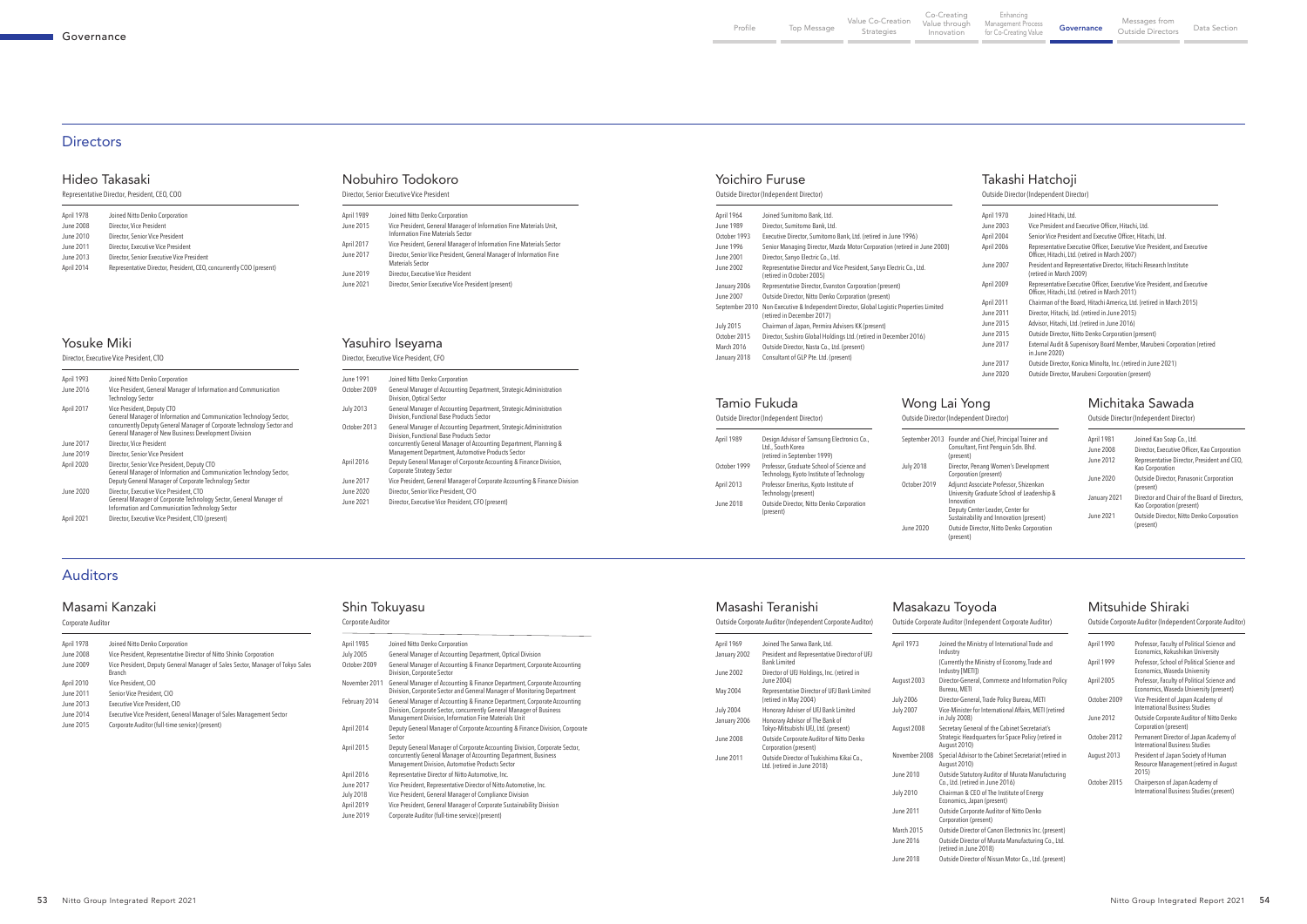## Policy on Compensation of Full-time (Corporate) Directors [Executive Compensation Policy]

#### **<1> Compensation for Directors**

#### **a. Basic policy related to compensation for Directors**

- The content of remuneration shall be such that Nitto Persons\* are allowed to be appointed as a Director.
- The remuneration structure must motivate Directors to contribute to Nitto's sustainable growth and the enhancement of its corporate value over the medium and long term.
- The remuneration determination process shall be fair and transparent.
- \* In addition to meeting the basic requirement of having profound insights and high levels of expertise acquired from past experience, a Nitto Person is a person who can comprehend and practice Nitto's Corporate Philosophy, deliver results, and keep taking on new challenges.

#### **b. Components of remuneration**

Directors (excluding Outside Directors) shall be remunerated as summarized in the following table.

#### **c. Policy related to the designing of the compensation level**

In order to ensure that compensation for Nitto's officers, etc. is at a competitive level vis-à-vis industry standards, their compensation level is set by benchmarking a group of major companies of a similar scale in the same industry as Nitto.

#### **d. Component ratio of remuneration**

For the purpose of standard evaluation, the target component ratio of remuneration is: Compensation in cash : Bonus for Directors : Restricted share remuneration = 40% : 40% : 20%. Performance-linked share-based remuneration is provided as additional remuneration when medium-term targets are achieved, but not provided for a standard evaluation.

#### **e. Policy related to the determination process**

The policy related to the standard amount, calculation method, component ratio among different types of compensations, timing or conditions of payment, etc. for the remuneration of each Director shall be decided by the Board of Directors, by comprehensively taking into account factors such as the Company's business conditions, management environment, the levels of remuneration to officers at

major companies of a similar scale in the same industry as the Company, after receiving a report on the results of deliberations by the Management, Nomination and Remuneration Advisory Committee.

Decisions on concrete details of basic compensation for each term of office and the allocation of executive bonuses to each Director shall be entrusted to the President (who is also a Board Member) pursuant to a resolution of the Board of Directors. Because the President is in a position to evaluate if targets for Directors other than Outside Directors have been met, it is deemed rational for him/her to make a decision on the allocation. Compensation in cash shall be determined according to the position, responsibility, and length of service, whereas bonuses for officers shall be determined by taking into account the progress of achievement of targets set for areas of responsibilities of each Director in accordance with the predetermined standard amount and calculation method above, in order to prevent arbitrary decisions from being made. For performance-linked share-based remuneration and restricted share remuneration, the Board of Directors shall determine the number of shares to be granted to each Director using a predetermined formula.

#### **<2> Compensation for Corporate Auditors**

#### **a. Basic policy related to remuneration of Corporate Auditors**

- The content of remuneration shall be such that Nitto Persons are allowed to be appointed as a Corporate Auditor.
- The remuneration structure shall be such that it contributes to the fulfillment of their duties, including audits of the performance of duties by Directors.

#### **b. Components of remuneration**

Remuneration of Corporate Auditors does not include any share-based or other performance-linked portions and instead is comprised solely of fixed compensation in cash.

#### **c. Policy related to the designing of the compensation level**

In order to ensure that compensation for Nitto's officers, etc. is at a competitive level vis-à-vis industry standards, their compensation level is set by benchmarking a group of major companies of a similar scale in the same industry as Nitto.

#### **d. Policy related to the determination process**

Remuneration of individual Corporate Auditor is determined through consultations among themselves.

elevant business term is over to raise awareness about the Group's performance incement of compensation paid to each Director is determined by the progress  $\frac{1}{2}$  and  $\frac{1}{2}$  consolidated operating income and consolidated ROE\* od by the progress made against the targets set for each Director's areas of

ed to incentivize Directors to improve business performance over the mid-term, ed once every three consecutive business terms. The number of shares to be based on consolidated operating income and consolidated ROE\* when three ment of their performance evaluation period. Targets should be set high, and re not met. The number of shares to be granted ranges between 80% and 150%

\* Consolidated operating income is chosen as an indicator for their commitment to delivering results, whereas consolidated ROE serves as an indicator for measuring business stability. In light of their roles and independence, Outside Directors are remunerated by fixed compensation only.

| <b>Name</b>          | <b>Title</b>                                                                                                                                       | Responsibilities and significant<br>concurrent positions                                                     |
|----------------------|----------------------------------------------------------------------------------------------------------------------------------------------------|--------------------------------------------------------------------------------------------------------------|
| Hideo Takasaki       | Representative Director, President<br>CEO, COO                                                                                                     |                                                                                                              |
| Nobuhiro Todokoro    | Director, Senior Executive Vice President                                                                                                          |                                                                                                              |
| Yasuhito Ohwaki      | Senior Executive Vice President<br>C <sub>IO</sub><br>General Manager, Corporate Sustainability Division<br>General Manager, Export Control Center | In charge of ESG promotion, compliance, risk<br>management, IT, and export control                           |
| Yukihiro lizuka      | <b>Executive Vice President</b><br>General Manager of North/South American regions<br>President, Nitto, Inc.                                       | In charge of management of North/South<br>America                                                            |
| Toshihiko Takayanagi | <b>Executive Vice President</b><br>General Manager, Sales Management Division<br>General Manager of Taiwan                                         | In charge of sales management & sales support,<br>and management of Taiwan                                   |
| <b>Yosuke Miki</b>   | Director, Executive Vice President<br>CTO<br>General Manager, Corporate Technology Sector                                                          | In charge of corporate technology (R&D)                                                                      |
| Sam Strijckmans      | <b>Executive Vice President</b><br>General Manager of EMEA (Europe, the Middle East, and Africa)<br>President & CEO, Nitto EMEA NV                 | In charge of management of EMEA (Europe, the<br>Middle East and Africa)                                      |
| Yasuhiro Iseyama     | Director, Executive Vice President<br>CF <sub>0</sub><br>General Manager, Corporate Accounting & Finance Division                                  | In charge of accounting & finance, and IR                                                                    |
| Kazuki Tsuchimoto    | Senior Vice President<br>Deputy CTO<br>General Manager, Manufacturing & Production Engineering Division                                            | In charge of manufacturing technology & process<br>technology                                                |
| Seiji Fujioka        | Senior Vice President<br>General Manager, Medical Division                                                                                         | In charge of medical business                                                                                |
| Atsushi Ukon         | Senior Vice President<br>President, Nissho Corporation                                                                                             | In charge of management of business companies                                                                |
| Bae-Won Lee          | Senior Vice President<br>General Manager of Korea<br>Representative Director and President, Korea Nitto Optical Co., Ltd.                          | In charge of management of Korea, and<br>information fine materials business                                 |
| Norio Sato           | Senior Vice President<br>General Manager, Functional Base Products Sector                                                                          | In charge of functional base products business                                                               |
| Katsuyoshi Jo        | Vice President<br><b>General Manager of PRC</b><br>Chairman/President, Nitto Denko (China) Investment Co., Ltd.                                    | In charge of management of PRC                                                                               |
| Tatsuya Osuka        | Vice President                                                                                                                                     | In charge of management of Japan plants                                                                      |
| Tatsuya Akagi        | Vice President<br>General Manager, Information Fine Materials Sector                                                                               | In charge of information fine materials business                                                             |
| Kenjiro Asuma        | Vice President                                                                                                                                     | In charge of environmental strategy                                                                          |
| Norikane Nabata      | Vice President<br>General Manager, Corporate QES (Quality, Environment & Safety Management)<br>Division                                            | In charge of quality, environment & safety<br>management                                                     |
| Scott Shu            | Vice President<br>General Manager of South Asia/Oceania<br>General Manager of India<br>Chairman/President, Nitto Denko (Singapore) Pte. Ltd.       | In charge of South Asia/Oceania and India                                                                    |
| Yukihiro Horikawa    | Vice President<br>General Manager, Information and Communication Technology Sector                                                                 | In charge of ICT business                                                                                    |
| Nobuyuki Aoki        | Vice President<br>General Manager, Human Resources Management Division,<br>concurrently General Manager of Corporate Strategy Management Division  | In charge of human resources & education,<br>diversity & inclusion promotion, management<br>strategy, and PR |
| Hideo Takabuchi      | Vice President<br>CPO<br>General Manager, Business Reform Promotion Division                                                                       | In charge of logistics, business reform, and<br>procurement                                                  |
| Yasuhiro Hayashi     | Vice President<br>General Manager, Legal and Corporate Affairs Division                                                                            | In charge of legal and general affairs                                                                       |

\* CEO: Chief Executive Officer, COO: Chief Operating Officer, CTO: Chief Technology Officer, CIO: Chief Information Officer, CFO: Chief Financial Officer, CPO: Chief Procurement Officer

| <b>Type</b>                                                    | Category                                              | Policy related to the content of remuneration, methods of calculating the cash amount/<br>number of shares, and the timing of payment                                                                                                                                                                                                                                                                                                                                                                                                                                                                                                             |  |
|----------------------------------------------------------------|-------------------------------------------------------|---------------------------------------------------------------------------------------------------------------------------------------------------------------------------------------------------------------------------------------------------------------------------------------------------------------------------------------------------------------------------------------------------------------------------------------------------------------------------------------------------------------------------------------------------------------------------------------------------------------------------------------------------|--|
| Fixed<br>compensation                                          | Compensation<br>in cash                               | Monthly compensation as determined by position, responsibility, and length of service is paid in cash.                                                                                                                                                                                                                                                                                                                                                                                                                                                                                                                                            |  |
| Short-term<br>performance-linked<br>compensation               | <b>Bonus</b> for<br>Directors in<br>cash              | Compensation in cash is paid after the relevant business term is over to raise awareness about the Group's performa<br>improvement for each business term. The amount of compensation paid to each Director is determined by the progr<br>of achievement of the Group's performance indicators on consolidated operating income and consolidated ROE*<br>over the period of one business term and by the progress made against the targets set for each Director's areas of<br>responsibilities.                                                                                                                                                  |  |
| Medium-term<br>performance-linked<br>compensation              | Performance-<br>linked<br>share-based<br>remuneration | This additional compensation is designed to incentivize Directors to improve business performance over the mid-ter<br>and share-based remuneration is granted once every three consecutive business terms. The number of shares to be<br>granted to each Director is determined based on consolidated operating income and consolidated ROE* when three<br>years have passed since the commencement of their performance evaluation period. Targets should be set high, and<br>no compensation is paid if the targets are not met. The number of shares to be granted ranges between 80% and 15<br>according to the progress against the targets. |  |
| Medium- and<br>long-term<br>performance-linked<br>compensation | Restricted<br>share<br>remuneration                   | Share-based remuneration is granted for each business term to align the interests of Directors and shareholders and<br>reflect medium- and long-term business performance in their compensation. The number of shares to be granted to<br>each Director is determined by position, responsibility, and length of service. The amount of remuneration is linked<br>the market price by setting restrictions on transfer until retirement.                                                                                                                                                                                                          |  |

# Vice Presidents As of July 1, 2021 **Executive Compensation**

Enhancing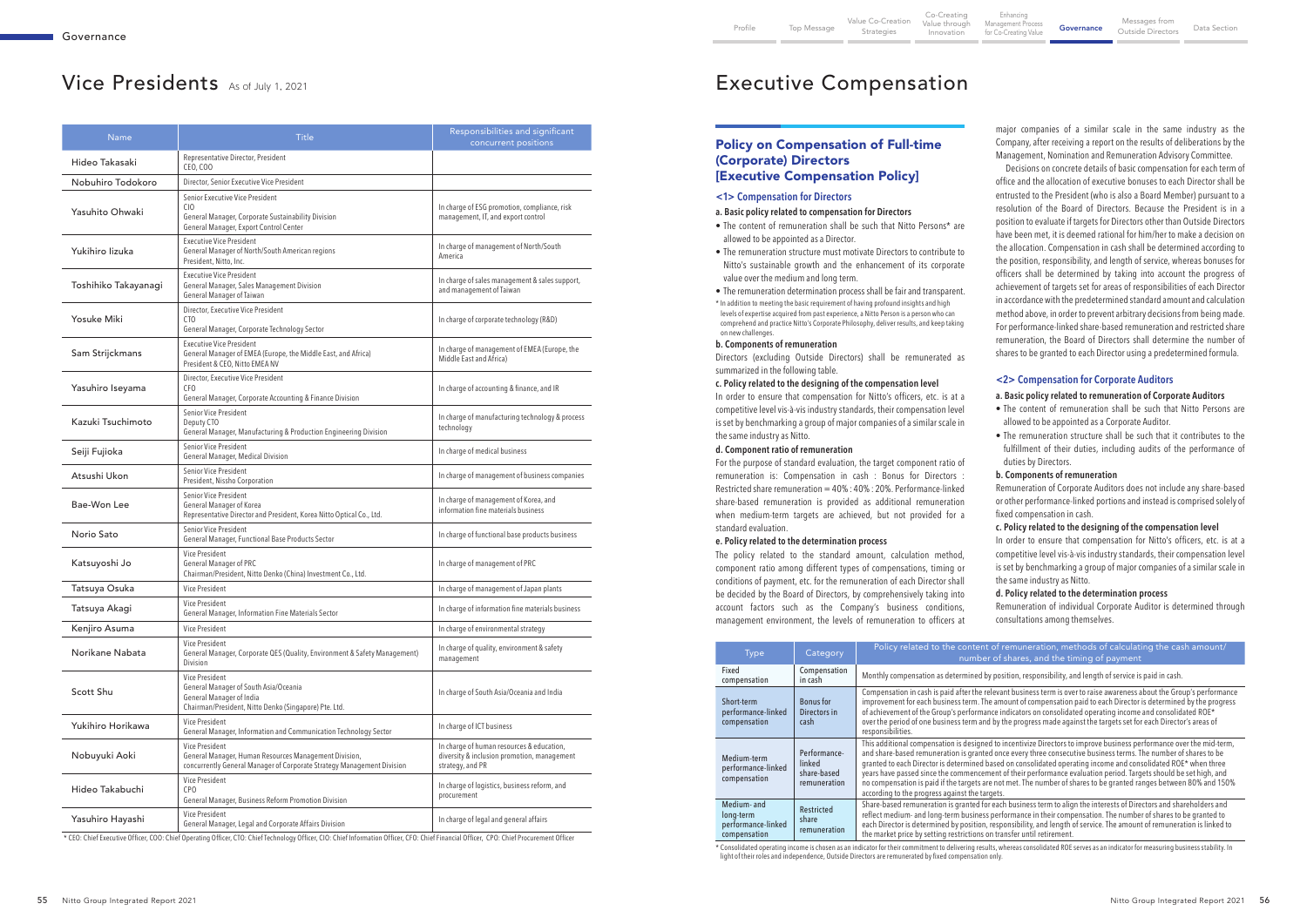Nitto recognizes that the structure we choose to build for corporate governance is vitally important to facilitate the promotion of business activities. Dedicated wholeheartedly to addressing social challenges, not to mention being careful not to do something illegal, we make constant efforts to improve corporate governance to realize a better management system.

As part of this initiative, we have revised the Basic Policy of Internal Control to start a new corporate governance structure on April 1, 2021.

#### ■ Diagram of Nitto's Corporate Governance System

The Nitto Group has stipulated its Mission, "Contribute to customers' value creation with innovative ideas," to clarify the role the Group should fulfill. The Group has also established the Nitto Way to show the values, mind-set, and code of conduct that every Nitto officer and employee should follow. These form the Group's Corporate Philosophy. One of the principles of the Nitto Way is, "We place safety before everything else," which refers not only to physical safety but also to the safety of management. The Group recognizes that creating a system needed to ensure the appropriateness of business operations (internal control system) and confirming their operation status are part of important management process.

Based on this view, the Nitto Group has established the Basic Policy on Internal Control as below.

#### **1. Compliance promotion system**

(Article 362, paragraph (4), item (vi) of the Companies Act; Article 100, paragraph (1), item (iv) and item (v) of the Ordinance for Enforcement of the Companies Act)

## (1) Development of the Code of Conduct

The Nitto Group has established the "Nitto Group Business Conduct Guidelines" as the basis of the Group's compliance practices that will guide the Group's officers and employees to act ethically in compliance with laws and ordinances in their business activities.

#### (2) Appointment of officers and departments in charge

An officer in charge of compliance (Director or Vice President) shall be appointed and a department in charge of compliance shall be established to promote compliance in the Group.

#### (3) Development of a whistleblowing system

The department in charge of compliance shall function as a contact point for the Nitto Group's whistleblowing system. In addition, an external professional organization shall function as an outside contact point to directly receive information from whistleblowers. The department in charge of compliance shall respond to reported incidents and develop a system to prevent their recurrence.

#### 2. Risk management promotion system

(Article 100, paragraph (1), item (ii) and item (v) of the Ordinance for Enforcement of the Companies Act)

#### (1) Development of a business risk management system

Business execution departments shall manage risks associated with their business mix and overseas business operations, risks arising from external factors, such as foreign exchange fluctuations and country risks, and risks associated with technological competitiveness, such as capabilities to develop new technologies and intellectual property rights (hereinafter, "Business Risks").

Bonus for Directors is paid as consideration for single-year business results of the Group and achievements of each officer, etc. and designed to function as an incentive for officers, etc. to deliver results and to share profits with shareholders. Bonus for Directors comprises performance-linked portion (85%) that reflects the business results of the entire company and the individual evaluation portion (-15 to 15%) that reflects the achievements of individuals. The amount of the performance-linked portion is determined based on performance indicators (consolidated operating income and consolidated ROE). Consolidated operating income is chosen as an indicator for their commitment to delivering results, whereas consolidated ROE serves as an indicator for measuring business stability. The amount of the individual evaluation portion is determined according to the performance of individuals.



(2) Development of an operational risk management system

Special function departments shall manage risks associated with safety, the environment, disasters, and product quality/defects and risks associated with measures for information security and antisocial forces, and antimonopoly and export control laws (hereinafter, "Operational Risks").

(3) Development of a risk monitoring system in each region

To build a global risk monitoring system, an officer in charge of regional management shall be appointed for each major geographic region to develop a regional oversight function.

(4) Development of a system of risk monitoring by officers

With respect to Business Risks, each business execution department shall provide reports to the Board of Directors and Corporate Strategy Meeting of Nitto Denko Corporation (hereinafter, "Nitto") as needed. In respect of Operational Risks, an officer in charge of risk management shall be appointed and a department in charge of risk management shall be established to create a system for Nitto's Board of Directors and Corporate Strategy Meeting to receive reports on Operational Risks.

(5) Development of a crisis management system

A system shall be developed to ensure that a report is promptly given to Nitto's President and its officer in charge of risk management upon the occurrence of an emergency, accident, or disaster (hereinafter, collectively referred to as the "Emergency"). Upon the occurrence of an Emergency, a crisis management task force shall be created under the command of Nitto's President to minimize the damage and to continue and promptly recover business operations.

### 3. Operational efficiency improvement promotion system (Article 100, paragraph (1), item (iii) and item (v) of the Ordinance for Enforcement of the Companies Act)

(1) Promotion of efficiency improvement of the Board of Directors As a basis for the system to ensure the efficient execution of duties by Nitto's Directors, the Board of Directors shall meet regularly, in principle, once a month, and have extraordinary meetings when needed.

### (2) System to promote efficiency through the delegation of authorities

Important matters concerning the Group's concrete management policies and strategies shall be subject to a resolution of Nitto's Board of Directors depending on the degree of their importance. They also shall be subject to a resolution at a meeting of the Corporate Strategy Meeting, which consists of Nitto's Directors (excluding Outside Directors) and Vice Presidents and, in principle, convenes once a month; a resolution of a meeting organized by the relevant business execution department; or an approval through a *ringi* collective decision-making process.



#### ■ Model remuneration structure

# Corporate Governance System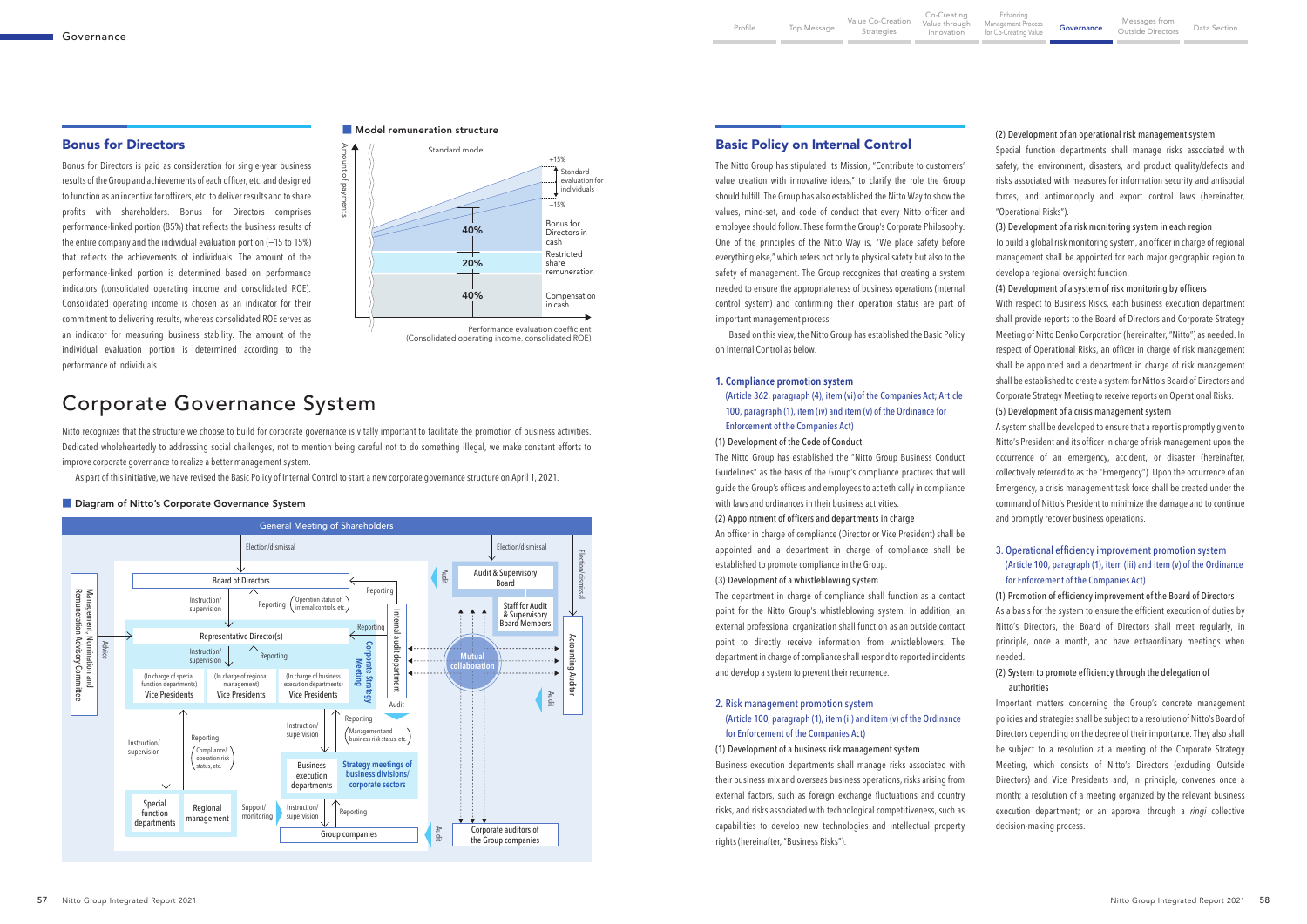-> See details of the major risks on Nitto's website

https://www.nitto.com/jp/en/sustainability/governance/management/

#### **Filow of Operational Risk Management by the Nitto Group**

| <b>Business Risks</b>    | <b>Business environment</b>                 | Risks for each business segment                                |  |  |
|--------------------------|---------------------------------------------|----------------------------------------------------------------|--|--|
|                          | International trade, forex risks            | · Industrial Tape<br>• Optronics<br>• Life Science<br>• Others |  |  |
|                          | Customers' financial conditions             |                                                                |  |  |
|                          | Access to raw materials                     |                                                                |  |  |
|                          | R&D                                         |                                                                |  |  |
|                          |                                             |                                                                |  |  |
| <b>Operational Risks</b> | Product safety                              | Infectious diseases                                            |  |  |
|                          | Environment                                 | M&As                                                           |  |  |
|                          | Information security                        | Intellectual property rights                                   |  |  |
|                          | Changes in laws/regulations<br>& compliance | Securing human resources                                       |  |  |
|                          | Governance for overseas Group<br>companies  | Working environment                                            |  |  |
|                          | Accidents and injuries                      | Defined benefit liabilities                                    |  |  |

#### Major Risks



## Rolling Out a New Risk Management System

The Nitto Group takes extra care to properly manage various business risks. As a new initiative in this regard, in fiscal 2021, we began rolling out a new risk management system, placed under the supervision of a newly-appointed officer responsible for corporate risk management.

Previously, the Internal Control Committee, which is managed by a group of limited members, was the Nitto Group's primary vehicle for risk management. Starting from fiscal 2021, given the increasing importance of risk management and the associated need for improved effectiveness of internal control, we will use the Corporate Strategy Meeting, whose members include Directors and Vice Presidents, as a vehicle to share information and deliberate on major risks.

As before, Business Risks will be monitored by relevant business execution departments. For Operational Risks, the selection of risks to be managed will be initially sorted by the new system, after which the special function department responsible for managing the risks thus identified will be determined. The corporate special function department supervises and monitors business execution departments and special function departments in each region and reports and shares the risk information thus compiled at the monthly Corporate Strategy Meetings. On the other hand, regional management is responsible for putting together and monitoring risk information within their region. Risk information and deliberation results shared at the Corporate Strategy Meeting will be fed back to relevant business execution departments via regional management or otherwise. Thus, with each party playing an active role and making systematic improvements to maintain this cycle, we will reinforce internal control.

- Staff of Audit & Supervisory Board Members shall be affiliated with an independent department and perform their duties under the direct command of Audit & Supervisory Board Members.
- The appointment and transfer of staff for Audit & Supervisory Board Members shall be determined with the approval of full-time Audit & Supervisory Board Members.
- Full-time Audit & Supervisory Board Members shall determine the evaluation of staff for Audit & Supervisory Board Members.
- Staff for Audit & Supervisory Board Members shall not hold a concurrent position that concerns business execution.

#### (3) Development of a system of reporting to Audit & Supervisory Board Members

- Nitto's Directors and employees shall report to the Audit & Supervisory Board Members of Nitto significant matters that may affect the operations and/or performance of the Nitto Group in accordance with the audit plan determined by the Audit & Supervisory Board and/or its Members.
- Notwithstanding the above, Audit & Supervisory Board Members of Nitto may, whenever necessary, demand reports from Nitto's Directors and employees, their attendance at important meetings, and access to the minutes of such meetings or *ringi* collective decision-making documents and other reports.
- A system shall be established to ensure that Nitto's Audit & Supervisory Board Members are reported to promptly and adequately concerning whistleblowing and the Emergency.
- A system shall be established to prevent any disadvantageous treatment of a person on the ground of him or her making a report to Nitto's Audit & Supervisory Board Members.
- (4) Policy on expenses for audits by Audit & Supervisory Board Members
- When Nitto's Audit & Supervisory Board Members of Nitto demand from Nitto any advance payment or reimbursement of expenses that are incurred in the execution of their duties, such expenses or liabilities shall be processed promptly after deliberations by the division in charge, unless it is proven that the expenses or liabilities thus claimed were unnecessary for the execution of duties by the Audit & Supervisory Board Members in question.
- (5) Other policies
- A system shall be established to allow Nitto's Audit & Supervisory Board Members to conduct audits efficiently in collaboration with accounting auditors, the department in charge of internal audits, and others concerned, and through exchanges of opinions and information with corporate auditors of Group companies.
- In addition to the audit described above, a system shall be established to allow Nitto's Audit & Supervisory Board Members to demand a report from corporate auditors, directors, and senior executives of the Nitto Group companies whenever necessary.

### Review of Major Risks

In fiscal 2020, the Nitto Group's management team determined the major risks for its business activities by gathering information from business execution departments, regional management, and special function departments to analyze risk factors.

Major risks are roughly classified into two: "Business Risks," which concern risks associated with business and "Operational Risks," which concern other risks that can affect the Nitto Group overall. Starting from fiscal 2021, "Governance for overseas Group companies" was added to the list of Operational Risks in reaction to the misconduct that was found at one of our overseas Group companies in fiscal 2019.

#### (3) Development of the Nitto Group's reporting system

The appropriateness of business operations of the entire Group shall be ensured by establishing a system whereby Nitto is involved in the Group companies' decision making on their management issues and other important matters. These include requiring a resolution of, prior consultations with, or reporting to Nitto.

#### (4) Appointment of officers in charge

The Group's decision-making regulations and standards and other instruments (hereinafter, the "Decision-Making Rules") shall be developed to clarify matters such as a decision-making entity, a responsible person, the scope of his or her responsibilities, business execution procedures, and the recipients of reports, concerning the business execution of the Group. An officer in charge of management strategies shall be responsible for developing the Decision-Making Rules and shall periodically review their contents.

#### (5) Development of a system for management and safekeeping of business documents

All documents associated with the execution of duties by Nitto's Directors, including, but not limited to the minutes of Nitto's general meetings of shareholders, Board of Directors meetings, and Corporate Strategy Meetings, and *ringi* collective decision-making documents, shall be safekept and managed in a manner that is appropriate and reliable for the chosen storage medium, such as printed paper or electromagnetic media, in accordance with the regulations on control and safekeeping of documents, and shall be kept in a condition that allows inspection as necessary.

#### 4. Internal audit system (Article 362, paragraph (4), item (vi) of the Companies Act)

An internal audit department shall be created to conduct internal audits within the Nitto Group. The results of internal audits shall be reported to the Board of Directors.

5. Policy on support for audits by Audit & Supervisory Board Members

### (Article 100, paragraph (3) of the Ordinance for Enforcement of the Companies Act)

- (1) Support for audits by Audit & Supervisory Board Members in general
- Nitto's Directors shall recognize and comprehend the importance and usefulness of audits by Audit & Supervisory Board Members, ensure that such recognition and comprehension are shared throughout the Nitto Group, and strive to enhance the Group's internal audit system.
- (2) Appointment of staff for Audit & Supervisory Board Members
- Staff for Audit & Supervisory Board Members shall be appointed as employees who should assist the duties of the Audit & Supervisory Board Members of Nitto.

# Risk Management